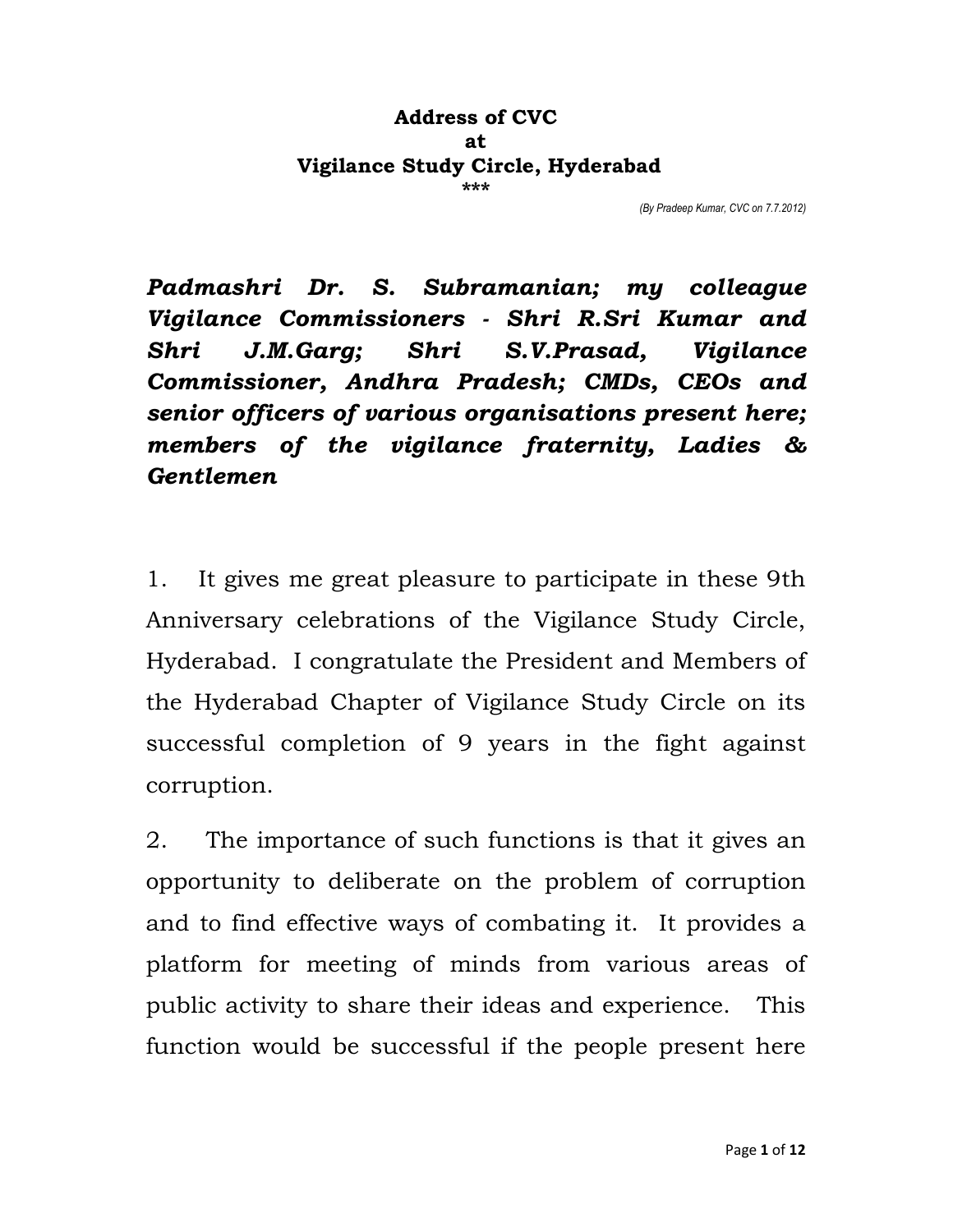are able to carry back some ideas and good practices and try to implement them in their workplace.

3. Vigilance Study Circle serves an important purpose by extending the reach of the vigilance activity beyond its formal boundaries to areas and activities which have a direct interface with society. The Study Circle is the best form of participate vigilance and should therefore focus on collaborative efforts with the stake holders and the citizens.

4. During the last two years corruption has been in the mainstream of public debate. Coupled with the economic downturn and inflation it has fuelled public anger. Corruption is said to increase inflation by diverting investments into unproductive areas. Corruption weans away domestic and foreign investments as companies find it difficult to do business in such an environment. While it cannot be said definitely whether corruption has increased but certainly the negative perception about corruption in India has increased. While petty corruption has always been a part of our Government since ancient times, it is the cases of grand corruption involving high public officials and huge monetary value which get highlighted in the media.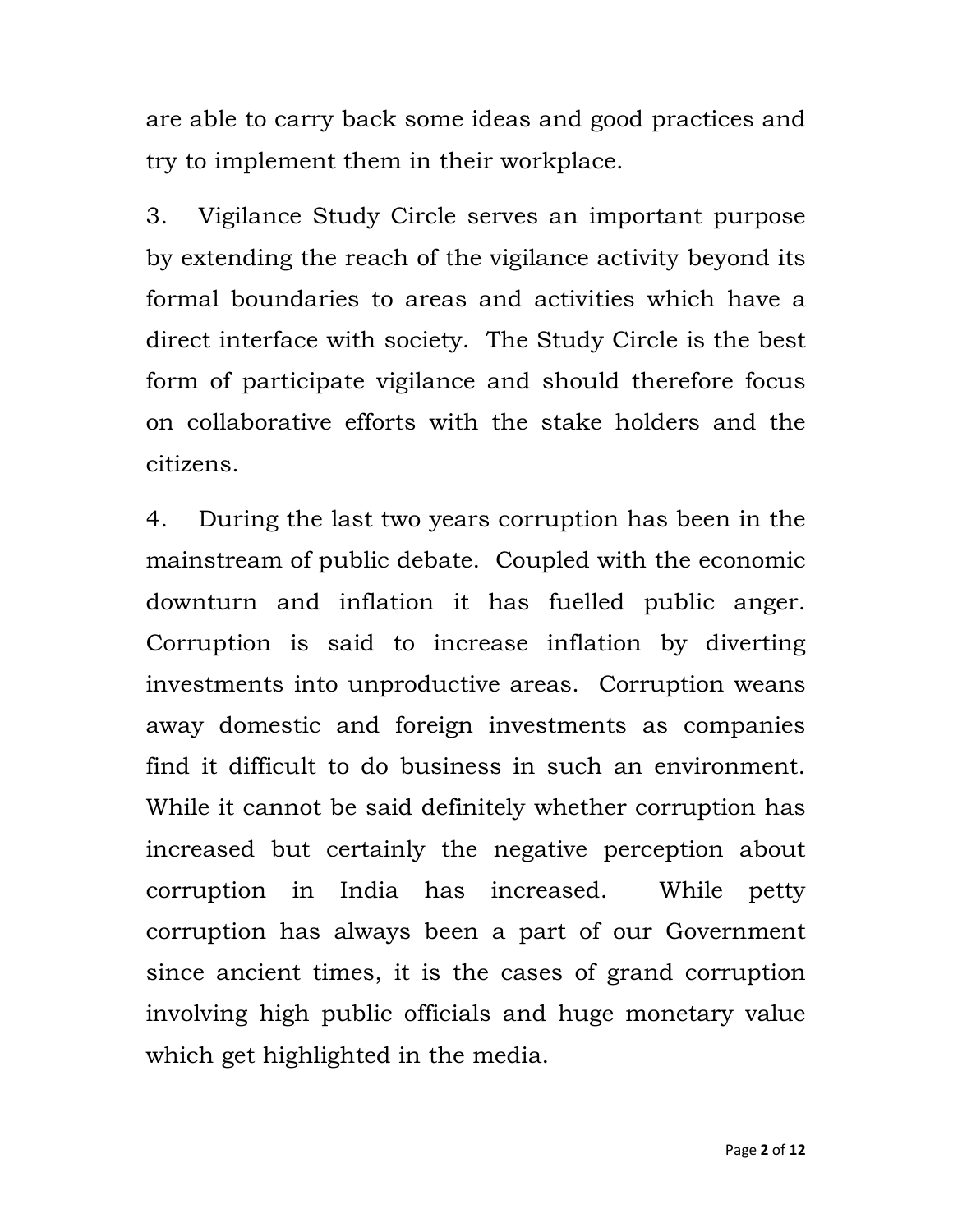5. In my view, presently the Indian society is going through a churning. With democracy striking deep roots in the country, economic progress, rising levels of income, globalisation; spread of education; and greater awareness through better communication and information, people now expect better quality of governance. On the other hand the cancer of corruption has corroded every organ of public life.

6. Though the situation may seem grim, let us not go home with the impression that nothing or very little is being done. There is a host of governance reforms being introduced which were long overdue. Some of these measures are at par with the global best practices. The Right to Information Act which we introduced a few years back is a landmark legislation in the world and countries are trying to emulate it.

7. An Act to regulate delivery of public services is being legislated. This would go a long way in curbing petty corruption in the delivery of public services as any delay or inadequate service is liable to be penalised. Such an Act has already been implemented by the Government of Delhi.

8. As funding of elections is a major source of corruption in India, the Election Commission has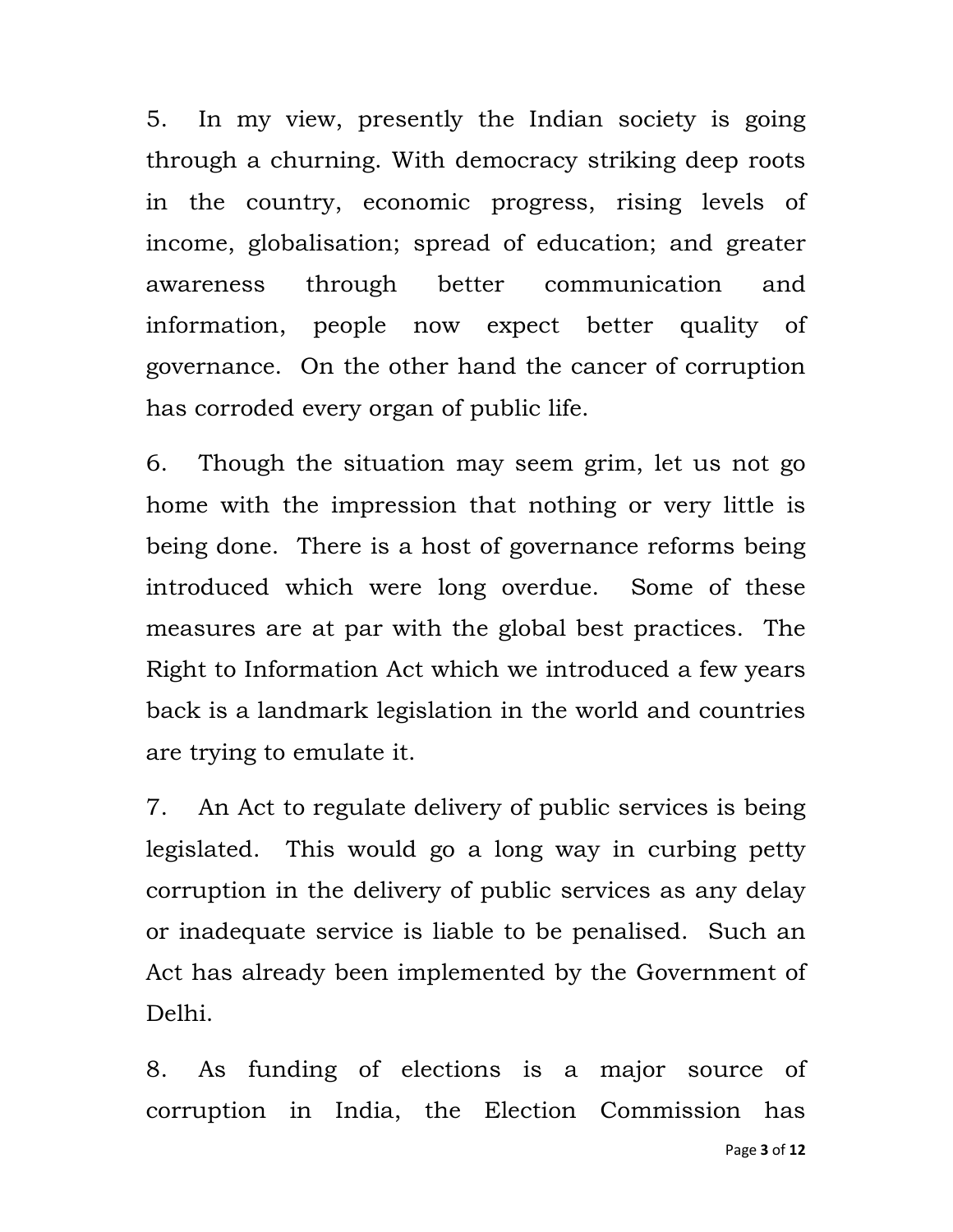recommended various electoral reforms, which are under consideration by the Government. Besides the proposal to create a strong and effective Lokpal a Judicial Accountability Bill to ensure integrity of the Judiciary is also on the anvil.

9. The proposed "Prevention of Bribery of Foreign Public Officials Bill, 2011" aims at discouraging corrupt practices in international business, by Indian companies.

10. For the last five decades, our anti-corruption efforts have largely focussed on the demand side of corruption i.e. the public servant who receives or solicits bribe. With a liberalised economy and changing dynamics between public and private sector, there is a need to focus on the supply side of corruption i.e. the offering of bribe. Various regulatory changes in this direction are being contemplated.

11. The ratification of the UN Convention Against Corruption by India in May last year has given fresh impetus to reforms in anti-corruption efforts in India. The Convention lays down the minimum basic requirements in terms of institutional and legal framework to be put in place by each country to address corruption.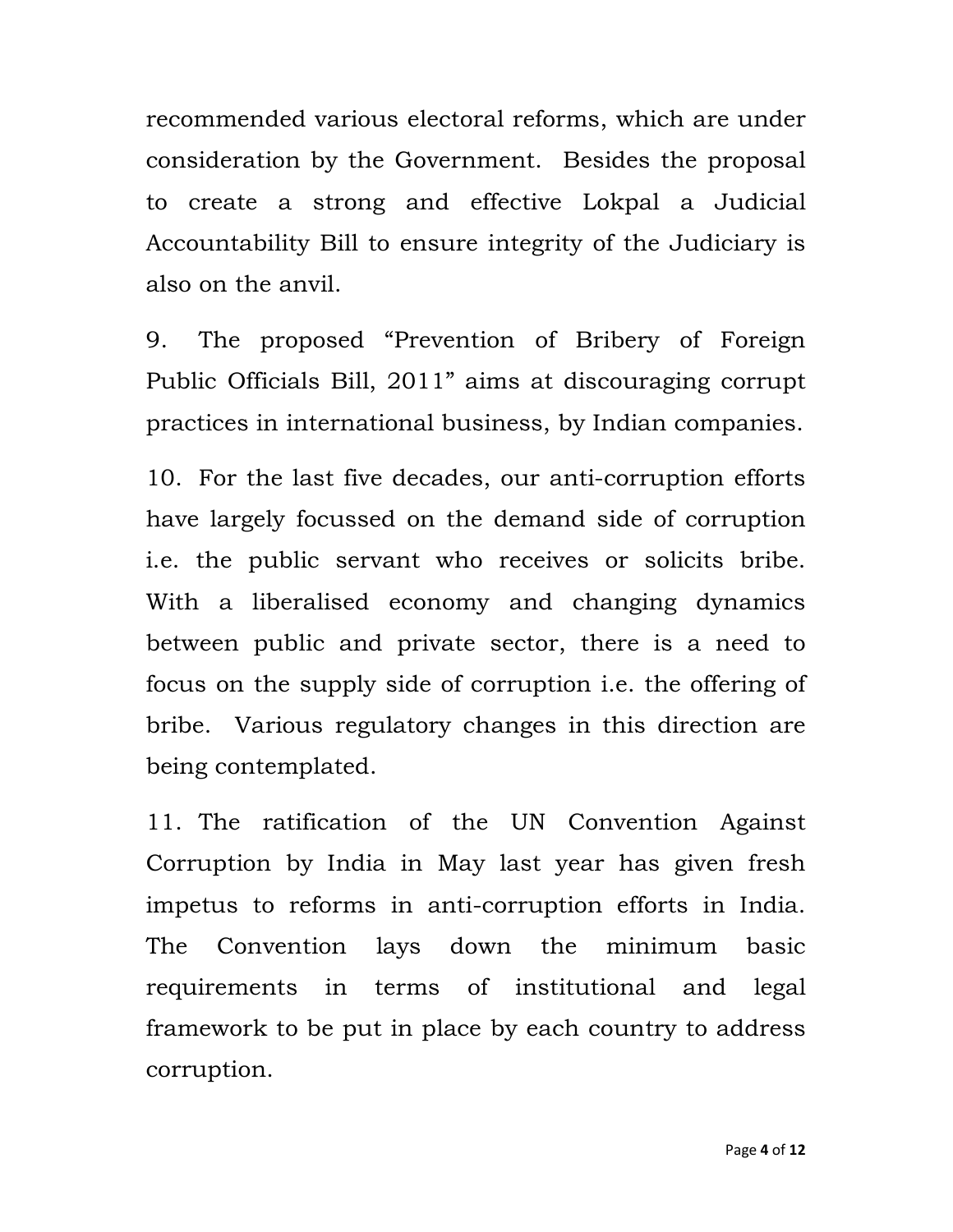12. The Company Bill, 2011 tabled in the Parliament envisages significant improvements in corporate governance through improved corporate social responsibility, appointment of independent directors, serious fraud investigations, and investor protection especially of minority shareholders.

13. Therefore, I am very optimistic that these important reforms when implemented would result in a paradigm shift in the approach towards fighting corruption and result in improved governance.

14. Fighting corruption is no longer a purely domestic affair as corruption has taken international dimensions. Proceeds of corruption are laundered in other countries through various forms of illicit financial transactions. It is proving difficult to take action against foreign companies which are involved in bribery in India. Therefore, international cooperation in corruption investigations and a concerted approach for recovery of stolen assets has to be accorded priority. The Central Vigilance Commission as a prominent member of the International Association of Anti-Corruption Authorities is leading a Task Force to develop a global Knowledge Management system. This would help the anti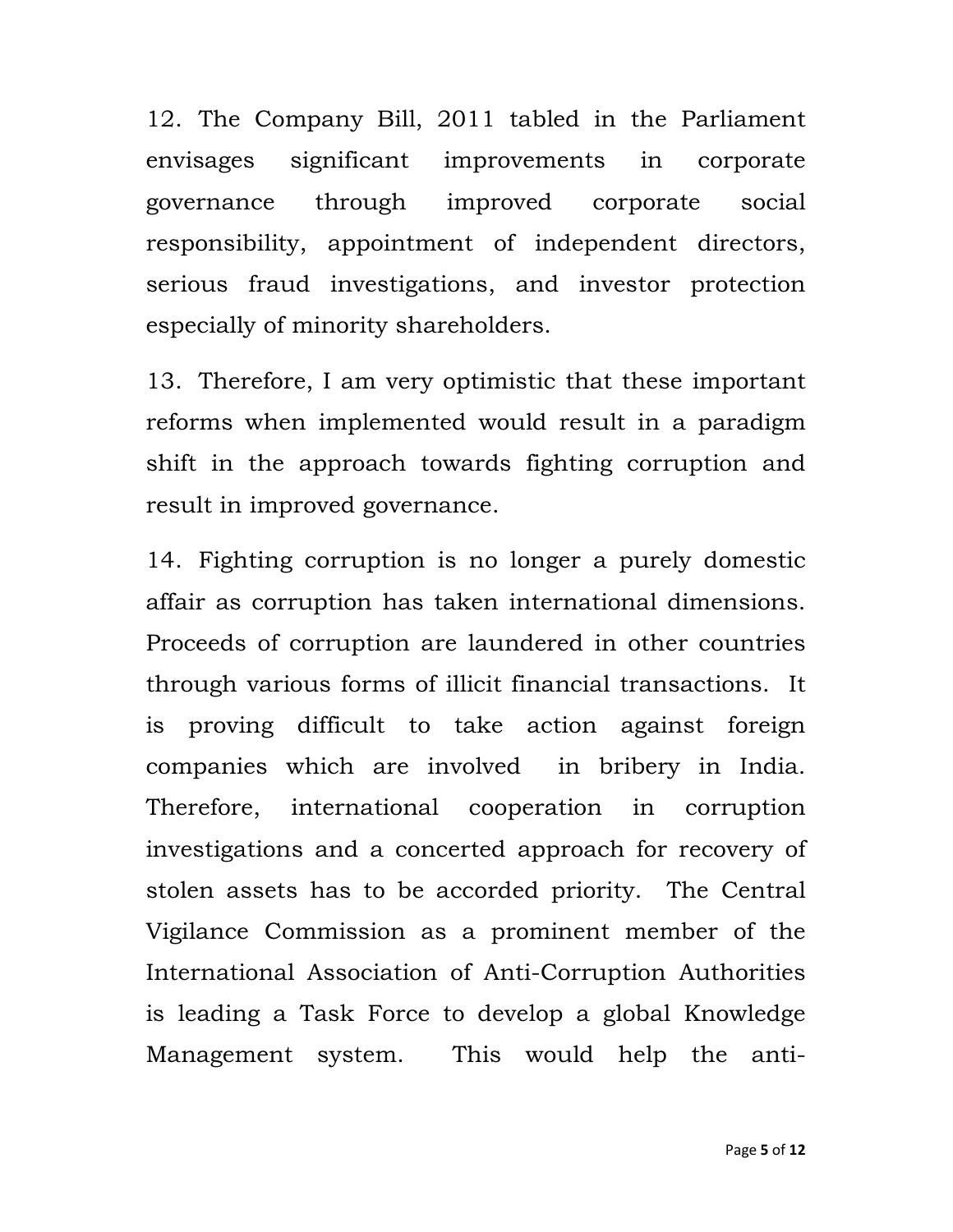corruption agencies across the world in exchange of information, knowledge and experience.

15. While institutional and regulatory measures are essential to curb corruption, it is equally important that these measures are supplemented by change in our value systems. Corruption after all is a form of human behaviour, which reflects social values. Corruption would end only if our society imbibes ethical values. School and family play a very important role in this regard. Ethics should become an integral part of our work culture and our lives as responsible citizens. Organisations should promote an ethical work culture in their workplace and it is the top leadership which has to set the tone.

16. For managing integrity in organisations a rule-based approach is not enough and we need to graduate to a value-based system. This means instead of relying on external controls, strict vigilance and threat of punishment integrity should be maintained through value system and work culture. This is best denoted by the Sanskrit words – 'Niti' and 'Nyaya'. Niti stands for organisational propriety and behavioural correctness; while Nyaya denotes regulations and their enforcement through the criminal or disciplinary justice system.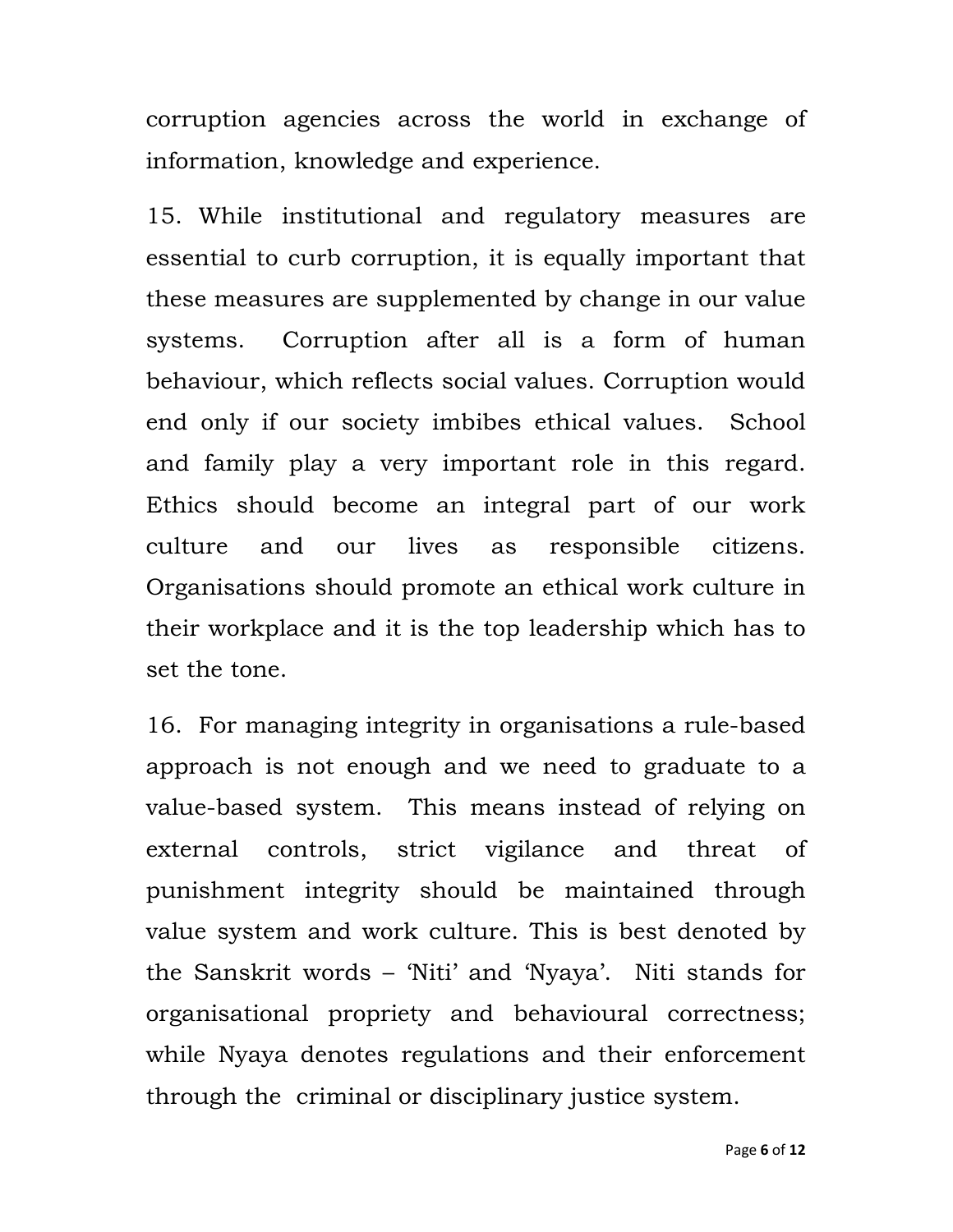17. Ethics are integral to one's professional skills. Professional competence without ethics is like a knife without a handle. Young Indians, whether in industry or in the business schools, must be exposed to business ethics, corporate governance and corporate social responsibility. The Vigilance Study Circle could undertake various outreach activities in the educational institutions in and around the city.

18. CVC has also recommended the teaching of ethics as part of school curriculum as is the practice in several developing countries.

19. Use of technology and e-governance has proved to be the most potent weapon in the fight against corruption. Use of IT in delivery of public services not only enhances efficiency but also reduces subjectivity and discretion in decision making. It reduces the gatekeeper role of public officials and hence opportunities for corruption. The Commission has been persuading organisations to adopt measures like e-procurement, e-billing, e-payment and IT enabling of various public services. Keeping surveillance through CCTV is also very useful in keeping a check on corrupt and unauthorised activities. The Commission has also developed a mobile-based, e-complaint handling system called VIGEYE.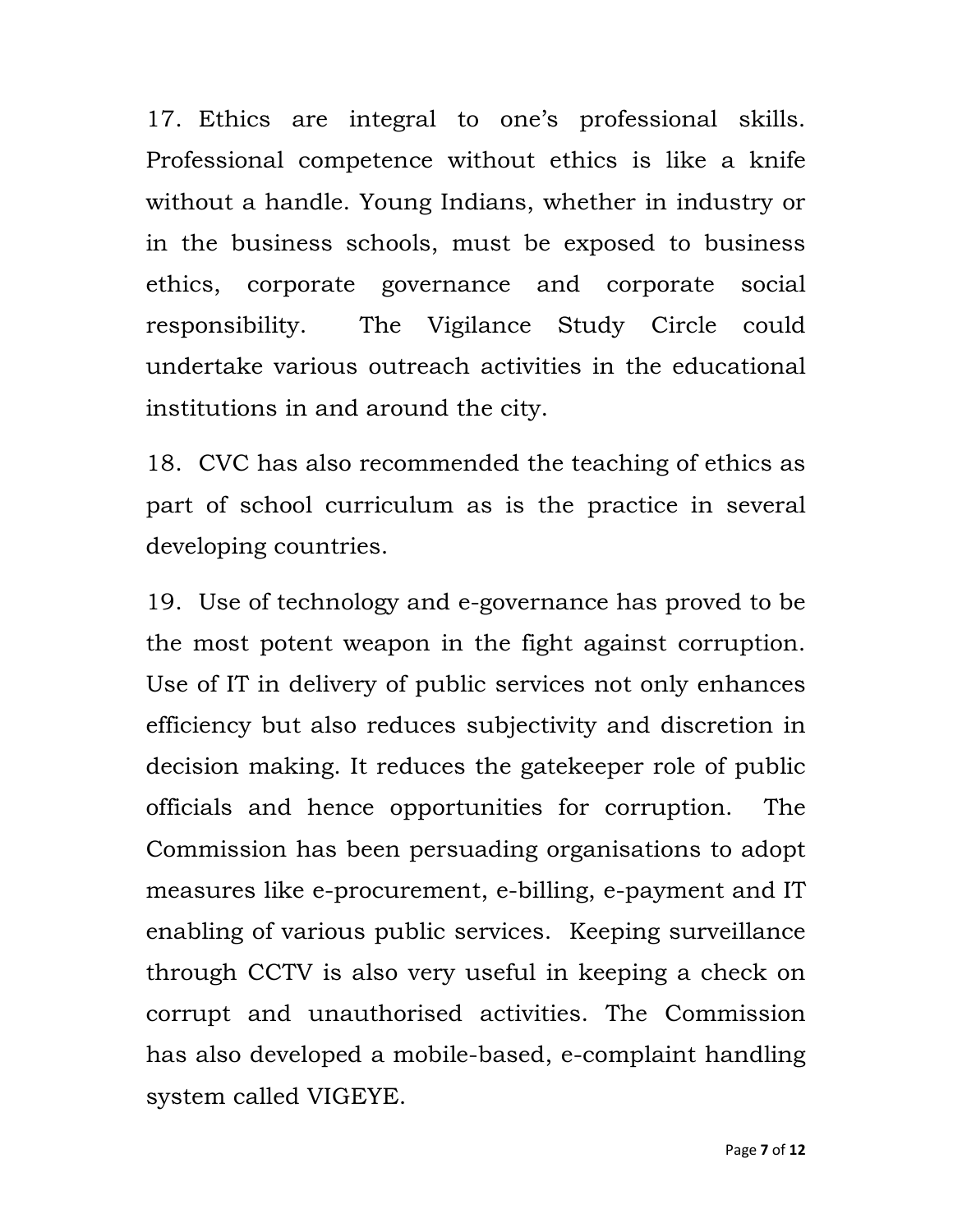20. There has been a tendency to blame the oversight agencies for the inability of public servants to take quick, bold and innovative decisions and for spreading a culture of risk aversion. There are also attempts to place the blame for the present day so called "policy paralysis" at the doorstep of the oversight agencies. This is a misperception. The Central Vigilance Commission believes that vigilance is an aid to management and is sensitive to the predicament of the executives. If a procedural deviation is supported by a tenable justification which is duly recorded, the Commission does consider it in the right spirit. There has to be room for honest mistake. Moreover, transparency and adherence to rules lead to better outcomes.

21. I am glad to note that a workshop on 'transparency in procurement' has been organised as part of this function. This is a very important issue from an anticorruption perspective.

22. Public procurement in India constitutes about 28% of the GDP. The procurement budget of some of the departments like Defence, Railways and Telecom are higher than the expenditure of many of the State Governments.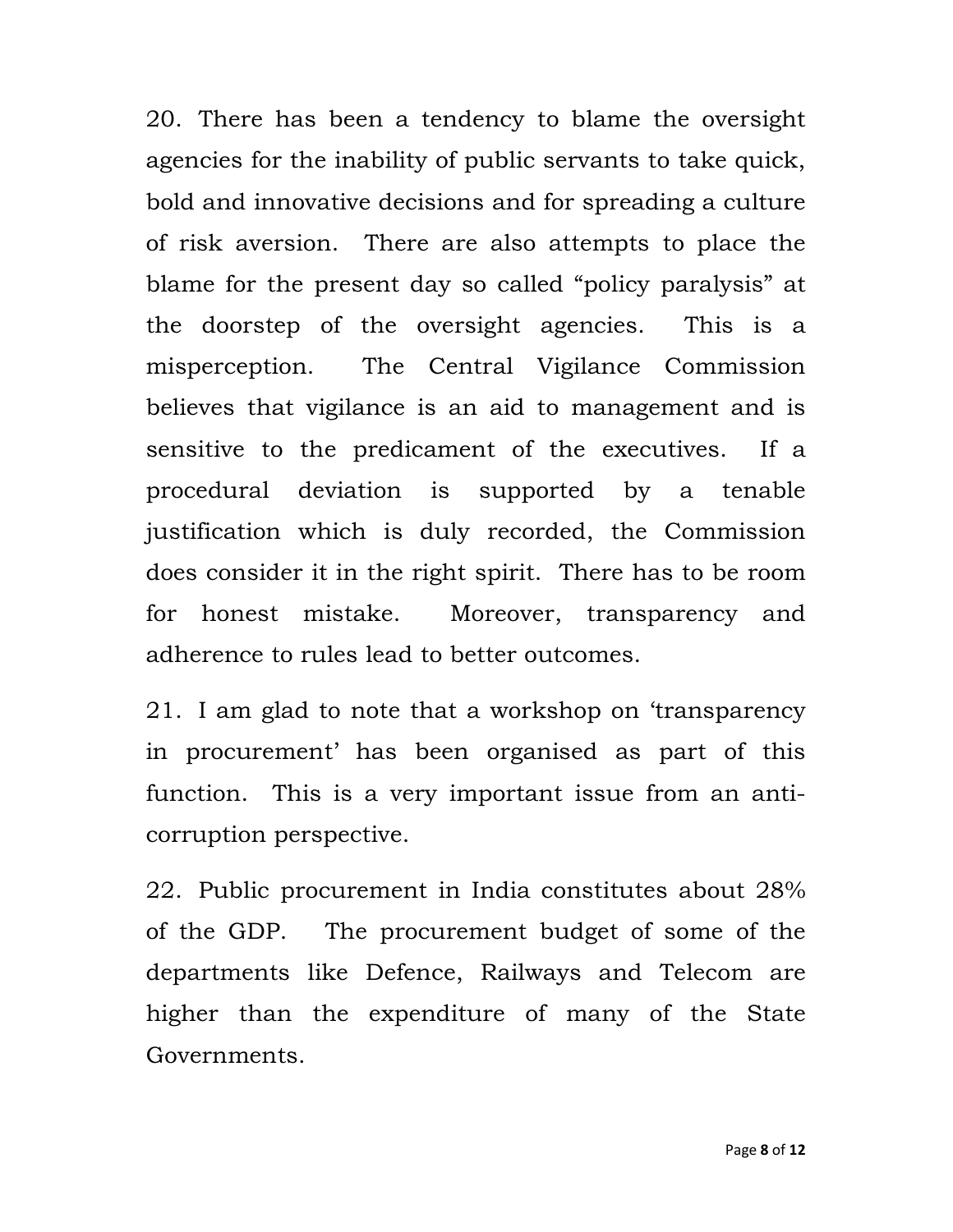23**.** Public procurement is the government activity most vulnerable to corruption. The quality of the public procurement system has a profound influence on the competitiveness and integrity of the vendors in the market.

24. The prime objective of any procurement is to obtain the best value for money, which means getting the right product or service, at the right price and the right time. Besides objectivity and fair competition, transparency and integrity are equally essential to ensure value for money in a procurement.

25. Competition is often misunderstood to merely mean open tendering or soliciting offers from a large number of vendors. Correct framing of qualitative requirements and objective evaluation of offers are equally important to ensuring true and fair competition.

26. One of the major constraints in public procurement in India is the existence of a knowledge gap. Impropriety or irregularities in procurements are often a result of inadequate understanding of the procurement procedures. The procedures and guidelines are understood and implemented in the letter without an appreciation of the spirit behind these stipulations. A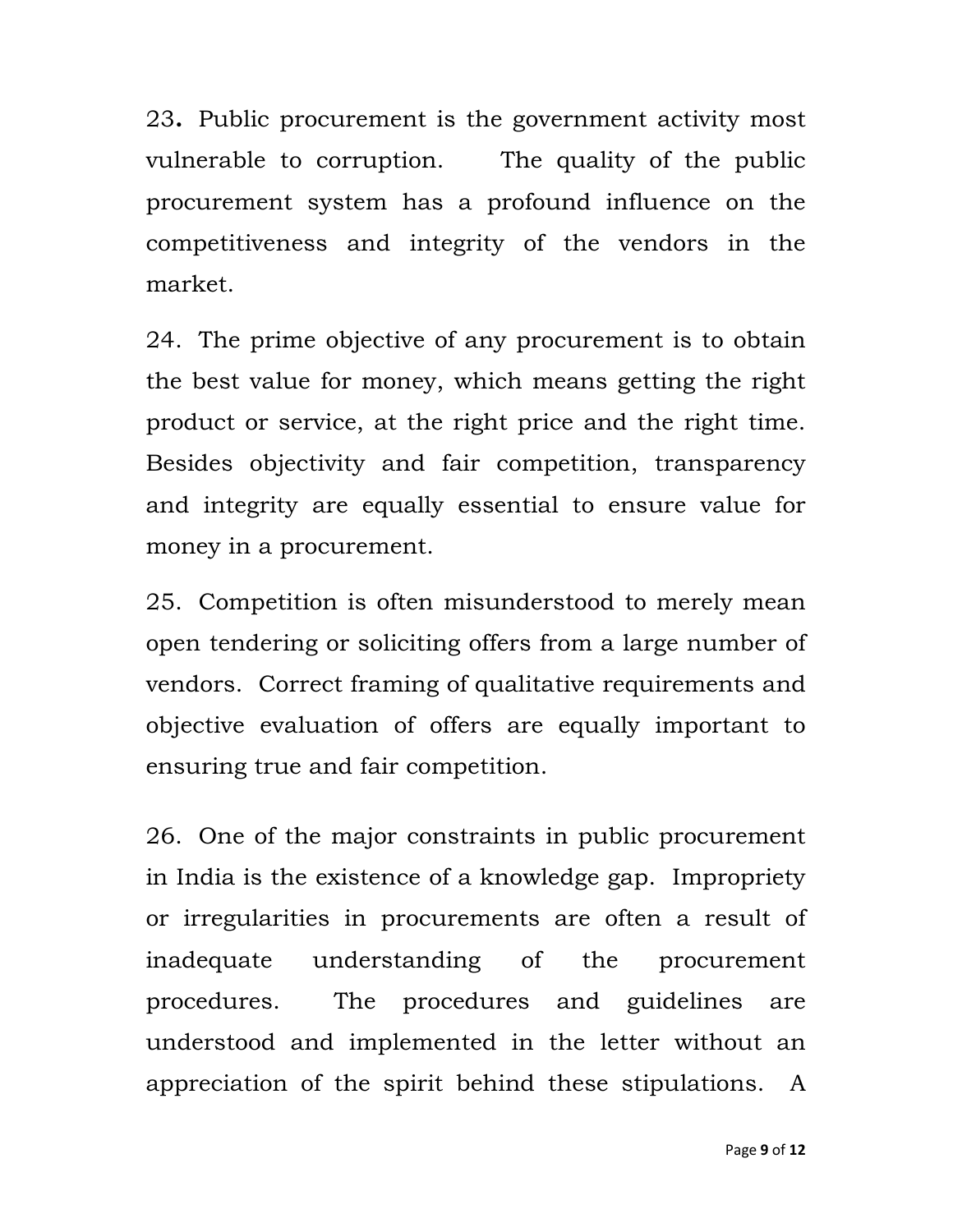good Public Procurement Manual is one which explains these underlining principles and guides the procurement managers instead of merely prescribing controls. Such workshops help in bridging this knowledge gap.

27. In India public procurement has never been treated as a specialized activity requiring specialized knowledge. There is absence of a specialized cadre to handle procurement. In most of the developed countries and international organizations, occupying a procurement desk requires some professional qualification. There is a need to either have qualified staff handling procurement or to provide adequate professional training to convert the procurement officials into procurement managers.

28. This is not only true of public sector but also of the private sector. A recent study by KPMG has pointed out that there is a shortage of about one lakh professionally trained supply chain managers in India.

29. CVC has from time to time recommended various reforms in the public procurement system. A new Public Procurement Bill has now been drafted for legislation and several steps are being taken for strengthening the capacity of public procurement proposal in India.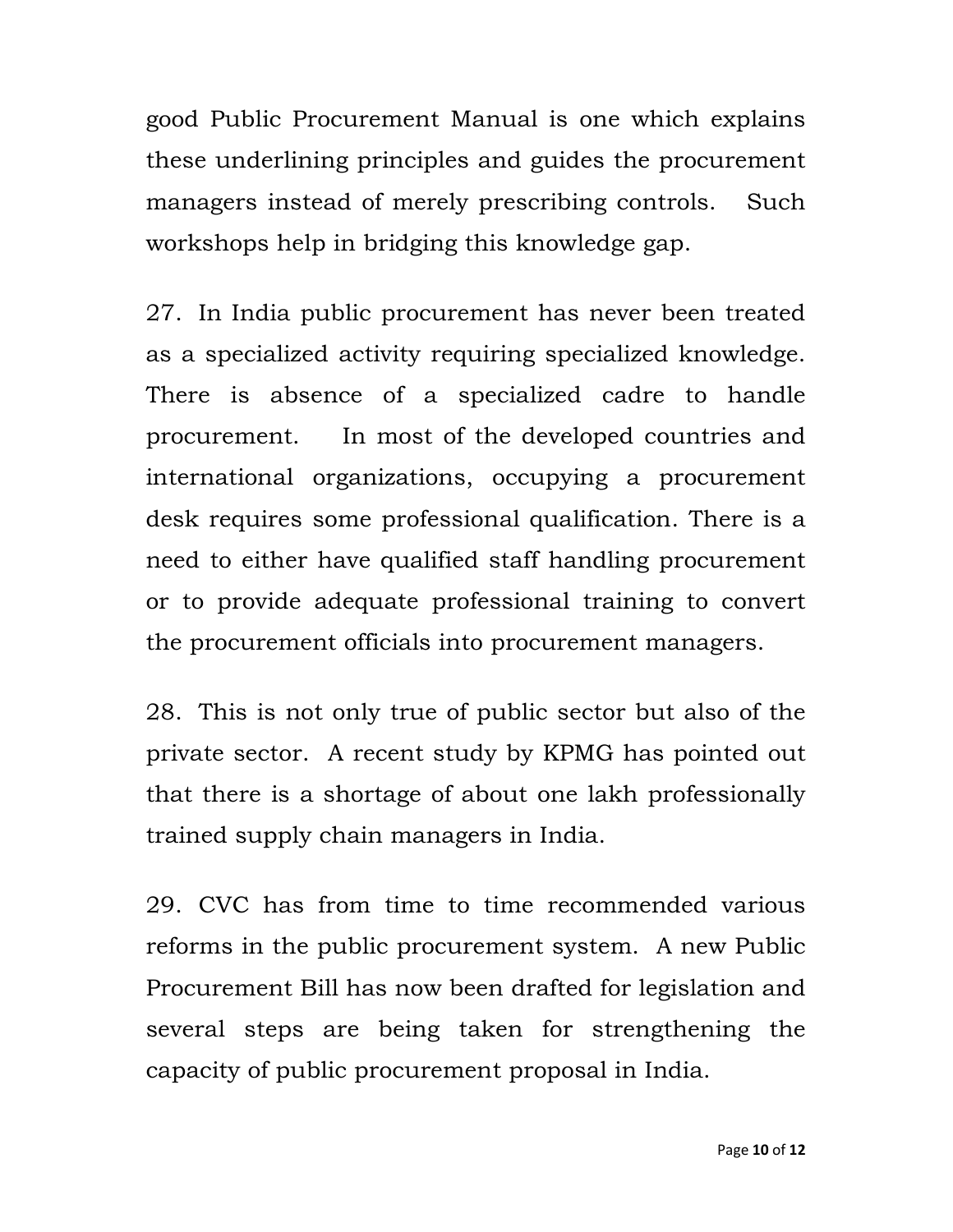30. The Commission has also recommended the enactment of a False Claims Law, which aims to empower the citizens to fight corruption. Through this provision, any citizen can seek punishment and recovery of money from any contractor who charges extra money from the Government and delivers less than the contracted quantity or quality of goods and services. Such law is prevalent in many other countries. The Government is working in this direction.

31. A serious problem confronted by public procurement in India is the malpractice of cartel formation accompanied by collusive bidding and bid rigging. This is a serious problem which needs to be addressed with the help of the Competition Commission of India.

32. No reform in the Indian public procurement system can be complete without the active role of the private sector which has an equal stake in it. There is a need to sensitize and involve the private sector in promoting integrity and healthy competition in public procurement.

33. At the end, I wish to assure the gathering that the Central Vigilance Commission is deeply committed to combating corruption and in this fight; we are